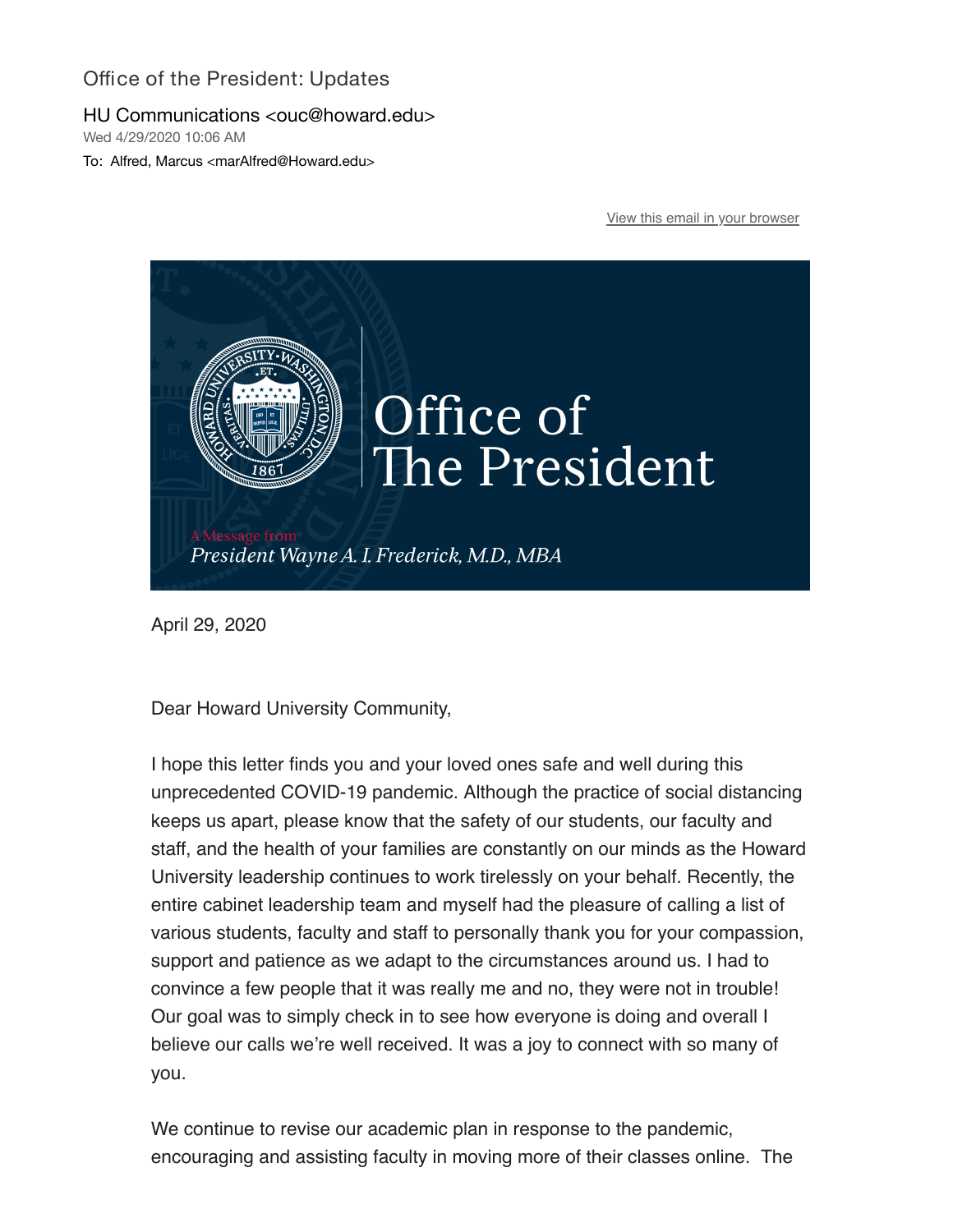budget is also being adjusted in expectation of a \$39 million shortfall in revenues, including \$6 million in refunds to students for room and board for the fiscal year ending June 30, 2020. Every effort is being made to close this deficit by decreasing non-personnel spending and effectively and efficiently using the federal funds secured in the CARES Act stimulus package. As of this writing, there is an additional \$12 million in unpaid student bills, which brings our total deficit to \$51 million. We will attempt to close this deficit by decreasing nonpersonnel spending and effectively and efficiently using the federal funds secured in the CARES Act stimulus package. However, this will leave us with a deficit as we begin the next fiscal year which starts July 1, 2020. We are grateful to our elected officials for their swift action to approve financial aid in consideration of universities like Howard that support Pell-eligible students to a significant degree. The CARES Act includes funding to support students over the next 18 months through Sept. 30, 2021. As soon as we receive the appropriated \$4.3 million designated to assist students with COVID-19 related emergencies and financial difficulties, we will roll out the grants beginning with graduating seniors.

Despite the challenges that we are facing, there are still moments of kindness shared among our Howard University community that bring joy. Most recently, I experienced this in the compassion of our Howard University Student Association (HUSA) and Howard University Staff Organization (HUSO) leadership teams. Both offered to return funds from their budgets to help close the Universities deficit gap. HUSA proposed using their funds to assist international students in getting home and funding scholarships for students with financial needs and emergencies. HUSO offered to accept budget cuts and assist with donations of annual leave to a Leave Bank for employees who may need to self-quarantine in the future. Additionally, we've witnessed overwhelming support from hundreds of alumni who are donating to the [Howard University Alumni Association Scholarship campaign](https://nam04.safelinks.protection.outlook.com/?url=https%3A%2F%2Fhoward.us3.list-manage.com%2Ftrack%2Fclick%3Fu%3Dda96b3e11d604fc7332653c0e%26id%3Da6991510d3%26e%3D0058eb68db&data=02%7C01%7CmarAlfred%40Howard.edu%7C648240a2f4e64044199e08d7ec4681c2%7C02ac0c07b75f46bf9b133630ba94bb69%7C0%7C0%7C637237659881278945&sdata=xDKiBFcclLKdDTQfrDFtpWGko5Lh%2Ff7QavIGZRtKzqE%3D&reserved=0) and awards are actively being distributed to students in need. These generous acts of kindness and selflessness are shining examples of the Bison spirit that will help get us through these difficult days.

As we look ahead to the next academic year, we continue to assess the risk in decreased revenues from enrollment, research grants, philanthropic gifts, and Howard University Hospital (HUH) net patient service revenue. I'm pleased to report that with the May 1 decision deadline a couple days away our freshman class goal of 2,000 students has almost been met and continuing students have signed up for housing and registered for classes at a record pace. Yet we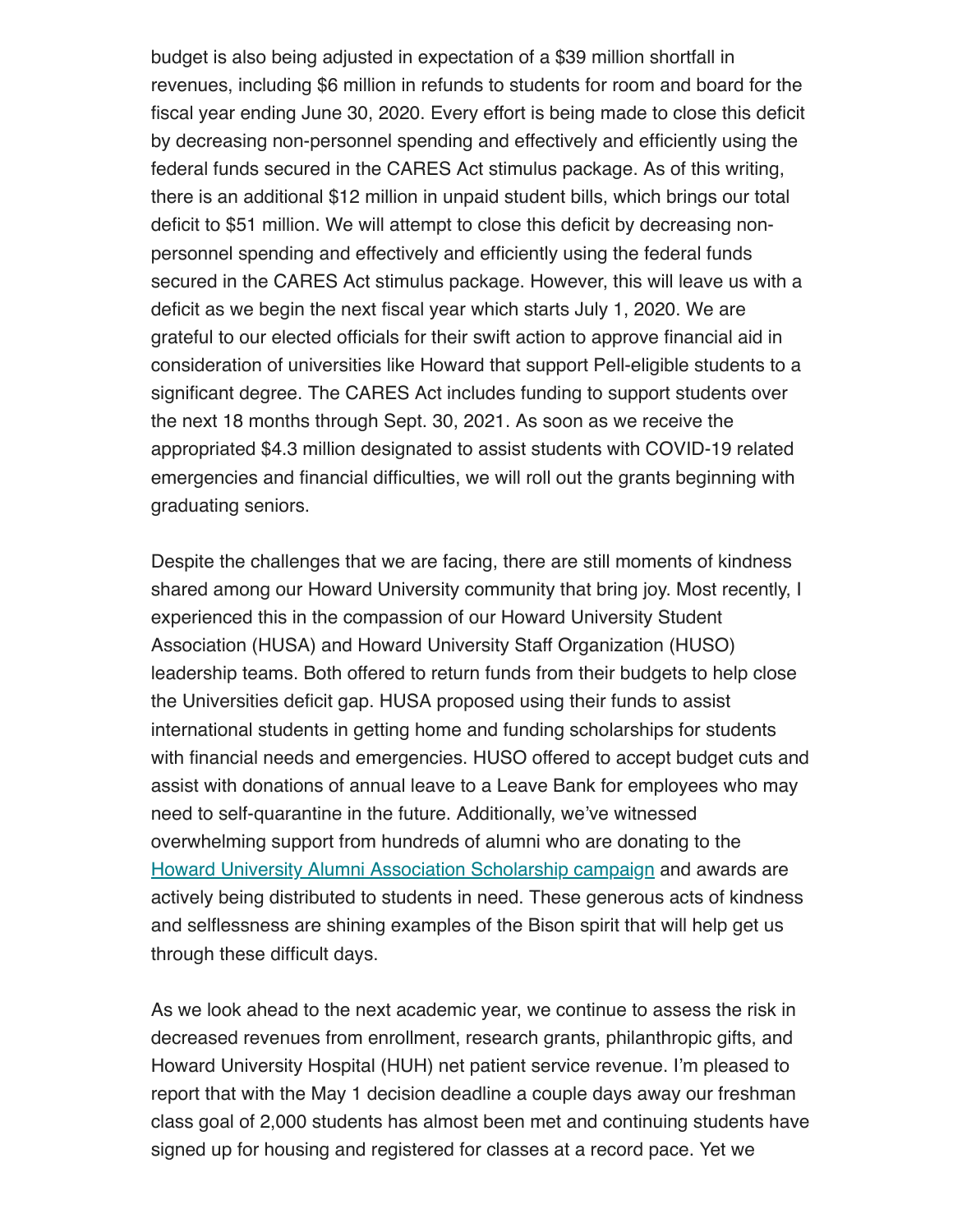remain conservative in our enrollment predictions and will monitor the impact of the pandemic on the economy over the next 90 days as this may affect our students and their families ability to enroll.

All elective clinical activity at HUH has been suspended to prepare and manage the COVID-19 surge. This will result in a hospital deficit of \$9 million this fiscal year with potentially another significant decrease in the next. All avenues to mitigate this loss including scaling up telehealth activities are being deployed. The length of the surge will dictate our ability to reverse this financial loss. To close the gap, we will curtail all non-personnel spending and implement costsaving actions that spare our workforce. Our priorities will remain focused on delivering a high-quality education, aiding our students as their financial circumstances evolve, preserving the jobs of our faculty and staff, and providing world-class healthcare to the citizens across our community in this moment of crisis. However, if the above described revenue deficit grows too large, we must consider personnel actions that may include furloughs, layoffs, and the suspension of contributions to the savings plan.

Howard University is at the forefront of the District of Columbia's response to the coronavirus pandemic. I have been appointed by Mayor Bowser to co-chair the Equity, Disparity Reduction, Vulnerable Populations Subcommittee for the ReOpen DC initiative and will share those learnings as appropriate to assist with our campus planning. The District predicts we will experience a midsummer peak of COVID-19 infections. Based on medical projections, the city will need access to at least 1000 more hospital beds. As a result, the mayor has asked all District hospitals to expand capacity and HUH is adding hundreds of beds in short order. While the District government will underwrite this effort, additional funds from the University are required. This will be challenging, yet we understand the vital role HUH must play in saving lives. We are doing all we can to continue to safeguard our essential workforce with the necessary equipment they need to do their jobs safely and effectively.

In line with our mission, HUH will enhance our capabilities to fight the spread of coronavirus as the infection continues to disproportionately impact Black Americans. We are reviewing plans for the implementation of expanded testing, telehealth, and community engagement and will announce additional details in the coming weeks.

Given the expected COVID-19 peak in the District, and local government orders to stay at home, there will be no face-to-face undergraduate classes this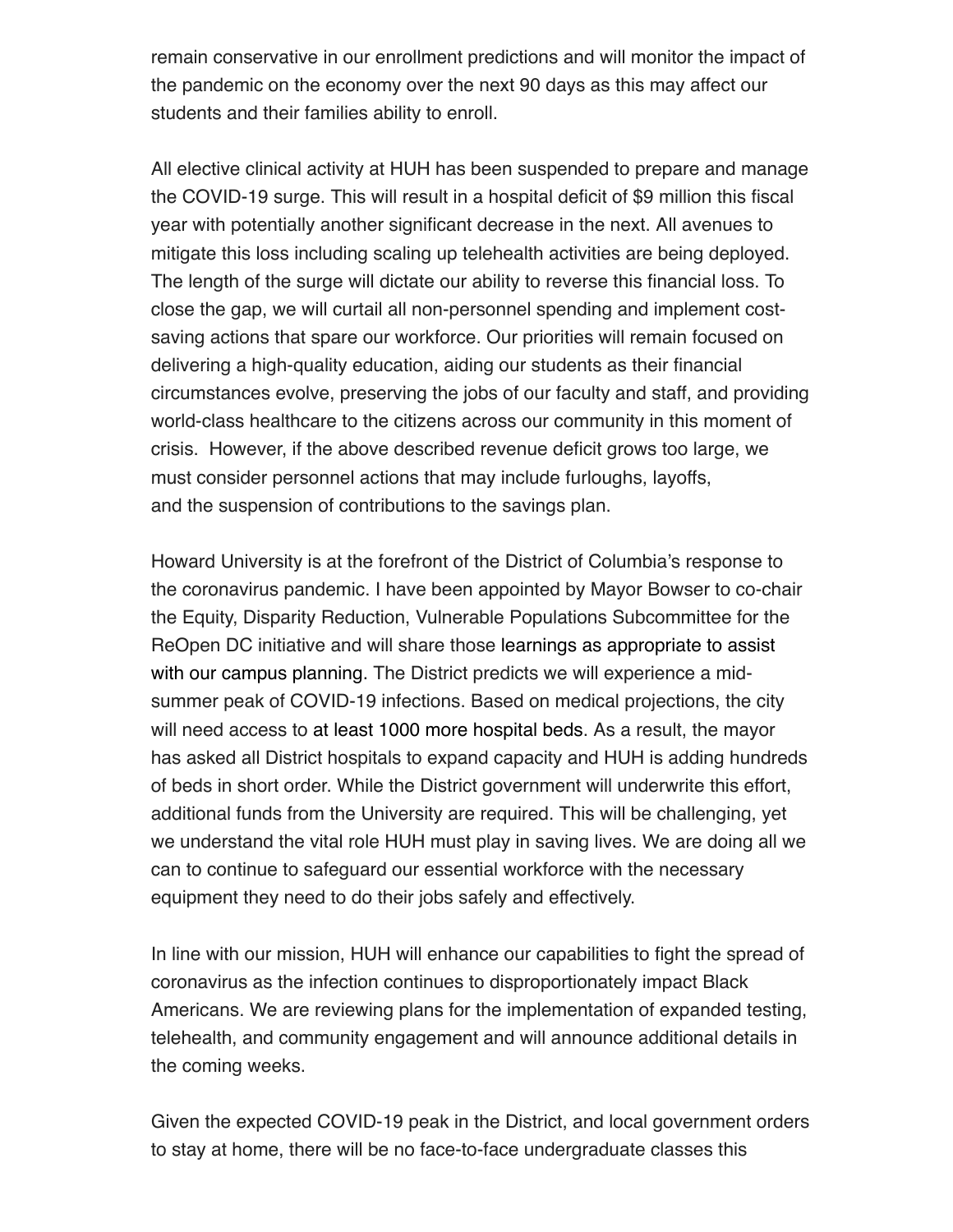summer. Howard University will continue distance learning through both summer sessions. The return to clinical clerkships, internships, and practicums will be dictated by the stay-at-home orders in the District and other parts of the country.

We are planning for a best-case scenario that includes a campus re-open and face-to-face instruction in the Fall 2020 semester. In the event District officials do not relax or end social distancing policies, we will adjust and update the campus community accordingly. To facilitate the planning of this return to inperson instruction, I've asked Florence Prioleau, University Secretary and General Counsel, Dr. Hugh E. Mighty, Vice President of Clinical Affairs, Dr. Anthony Wutoh, Provost, and Dr. Tashni-Ann Dubroy, Executive Vice President and Chief Operating Officer, to spearhead a committee that will provide relevant recommendations and guidelines. The committee will also include representatives from the staff, student body, faculty, and local officials and assess the many complex issues involved, including testing requirements, social distancing, athletics, sanitation of the campus, housing assignments, the protection of high-risk individuals, and much more. The most essential ingredient for our combined success will be patience. The prediction of a second wave of infections in the Fall demand that we build flexibility into our plans.

I am delighted to present our event to celebrate the Class of 2020. The University will host a "Virtual Ceremony for the Conferring of Degrees in Course" on Saturday, May 9, 2020. I invite the entire Class to return to campus and participate in next year's Commencement festivities over Mother's Day Weekend 2021. The accomplishment of earning a degree from Howard University is something that our students, and all those who have supported them on their journey, deserve to commemorate. Although this is a drastic change from our original plans to gather on the Upper Quadrangle, we look forward to celebrating the achievements of our 2020 graduating class with the same reverence and jubilation as we do each year.

In closing, we owe a debt of gratitude to our frontline healthcare workers who embody the best of the Bison spirit, and I ask that you keep them foremost in your thoughts and prayers. The work that is being done by every employee at HUH is saving lives and for that we are grateful and proud of you all. I'd also like to extend thanks to the deans and faculty for their diligence, dedication, and excellence.